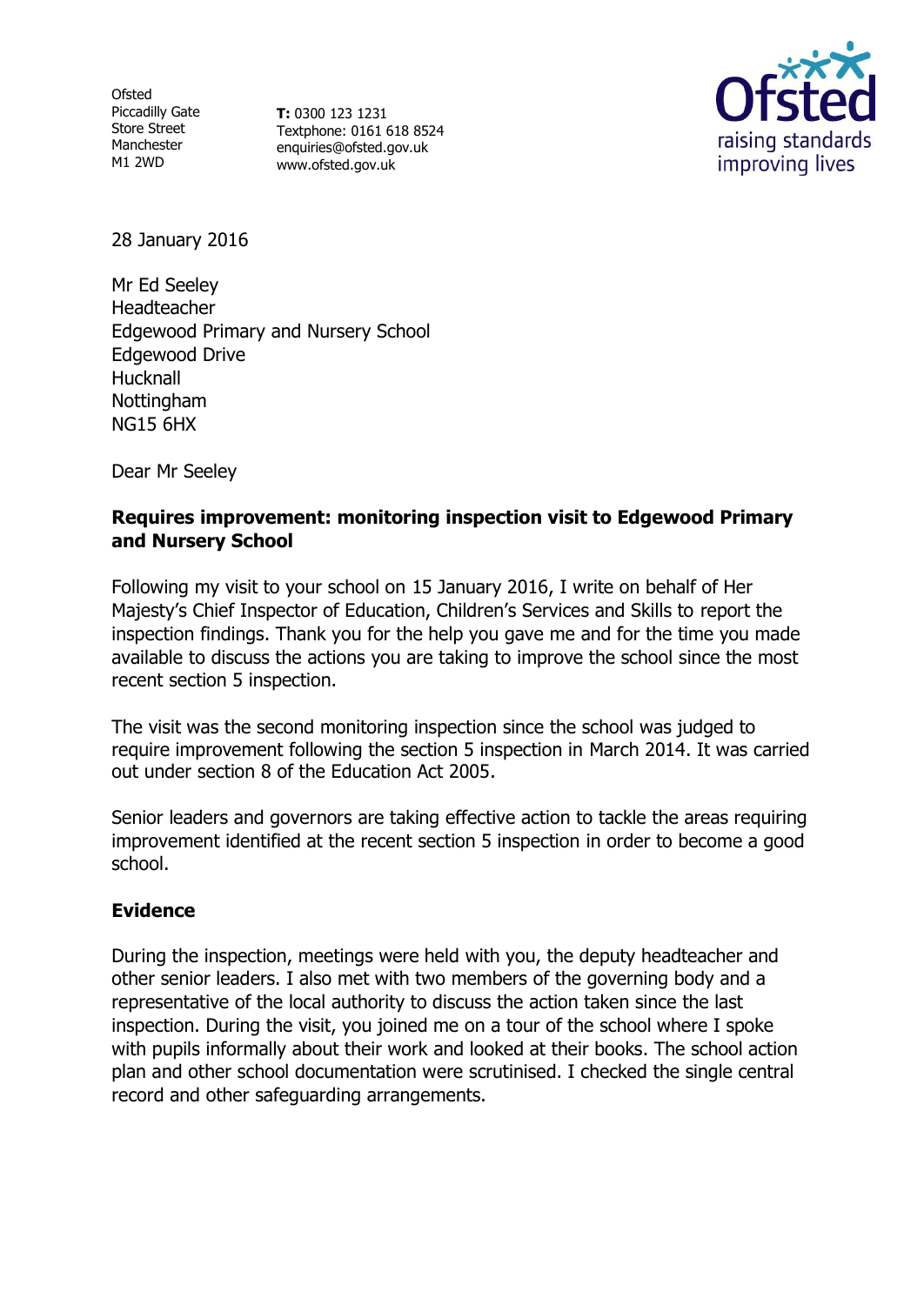

# **Context**

Since the last inspection, four new teachers have been appointed. Of the four, one teacher also leads the early years, a second teacher leads mathematics and Key Stage 2. An assistant headteacher has retired.

## **Main findings**

Since my last visit, you have continued to move forward with urgency to bring about the necessary changes to raise outcomes for your pupils. You and the deputy headteacher demonstrate determination to provide the pupils with a curriculum that challenges and develops them as learners so that they are well prepared for their futures. Your plans for improvement focus sharply on the required developments in teaching and learning in order to raise attainment. The governing body know exactly what needs to improve and provide regular and robust challenge to you and other senior leaders.

You are ably supported by the new leadership team. The leaders of mathematics and English know their subjects well. They are rigorous in checking the quality of teaching and its impact on pupils' progress. Subject leaders take responsibility to ensure they are well informed and work widely with other organisations nationally to make sure they bring broad and well-researched solutions to the challenges you face in raising attainment. As a result, the leadership of the school is well distributed and the ambition you demonstrated at my last visit is now shared among the wider team. Consequently, improvements are moving forward at a rapid pace.

You have continued to improve the quality of teaching. As a result of the new assessment systems, introduced by the deputy headteacher, teachers focus on precisely what their pupils need to learn in mathematics, reading and writing. You carefully track how well pupils are doing and respond quickly if they are off track to meet their learning goals. As a result, standards are rising quickly across the school and many pupils are making rapid progress in their learning. However, there is still a small pocket of underachievement in writing that you are working hard to eradicate, particularly for the oldest pupils in the school.

You have improved the attendance of pupils. You work closely with the governing body and external agencies to challenge and encourage parents to ensure that their children are at school regularly and on time. You work sensitively with families and pupils who need support to come to school. However, you and the governing body are not afraid to insist that those pupils with low attendance come to school much more regularly. As a result, there have been significant improvements in attendance, especially for disadvantaged pupils.

## **External support**

The local authority continues to offer effective 'light touch' support to senior leaders to check the quality of teaching and learning at the school. The school adviser